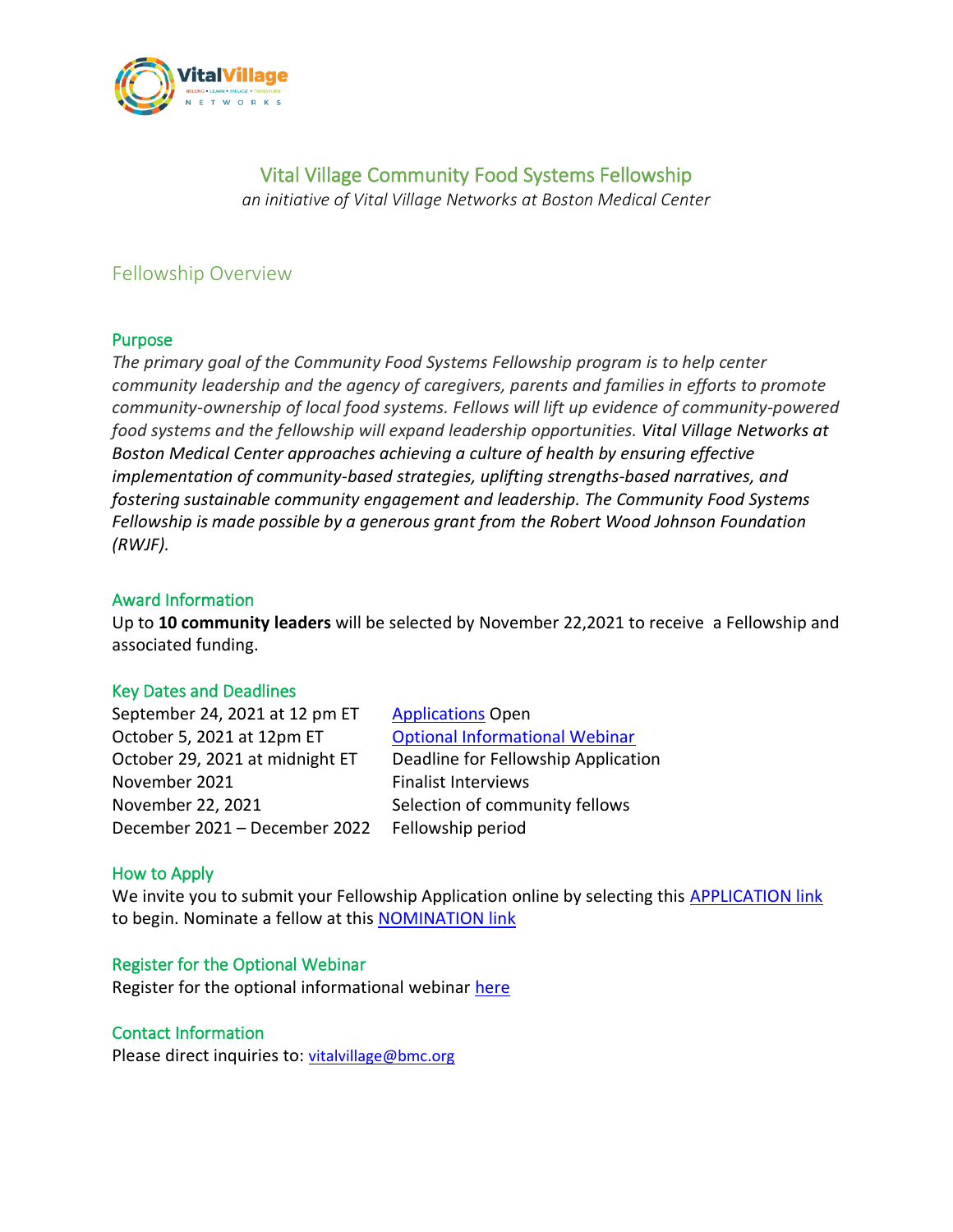

## About the Community Food Systems Fellowship

The Community Food Systems Fellowship is a leadership pipeline to increase opportunities for diverse leaders to build skills, capacity, and networks. Emerging leaders who are committed to food justice and equity and are seeking advanced tools to measure and share the impact of local work are a good fit for the Community Food Systems Fellowship. The fellowship is an opportunity to contribute to developing a roadmap for community-powered food systems and to learn how to better capture impact for those who are committed to:

- working to develop resilient and equitable local food systems
- community leadership, engagement, and the leadership of caregivers and families
- food justice, nutrition justice, racial equity and social transformation
- developing skills to measure impact and success of local food systems
- developing collaborative leadership skills

We actively seek to spotlight community-powered food systems and inform and advance community leadership in local food systems. We are committed to supporting selfdetermination of communities of color and the advancement of diverse community leaders. We encourage prospective fellows committed to justice and equity and improving local food systems to promote child, family and community wellness to apply. We invite stakeholders representing diverse voices across the food system (e.g. agriculture, labor and food chain workers, food service, public health, environmental justice, economy and entrepreneurship, education, early care and education, immigration, and arts, culture), to apply.

The Community Food Systems Fellowship is made possible by a generous grant from the Robert Wood Johnson Foundation (RWJF) to advance the vision that every child, regardless of race/ethnicity or family income, achieves equitable health, development, and education outcomes and mindsets, social and structural conditions, and systems contribute to these outcomes. Vital Village Networks at Boston Medical Center approaches achieving a culture of health by ensuring effective implementation of community-based strategies, uplifting strengths-based narratives, and fostering sustainable community engagement. We can more effectively identify root causes, mobilize neighborhood resources, and scale community identified solutions through comprehensive cross sector partnerships between residents, nontraditional partners, and entities that provide services or make decisions on behalf of children of color and families.

#### Program Details

The fellowship will involve a series of interactive action labs and learning sessions to support their local efforts and contribute to a community-powered local food systems framework and accompanying capacity building roadmap.

Community Fellows will receive a \$2,000 honorarium and may also apply for project funds.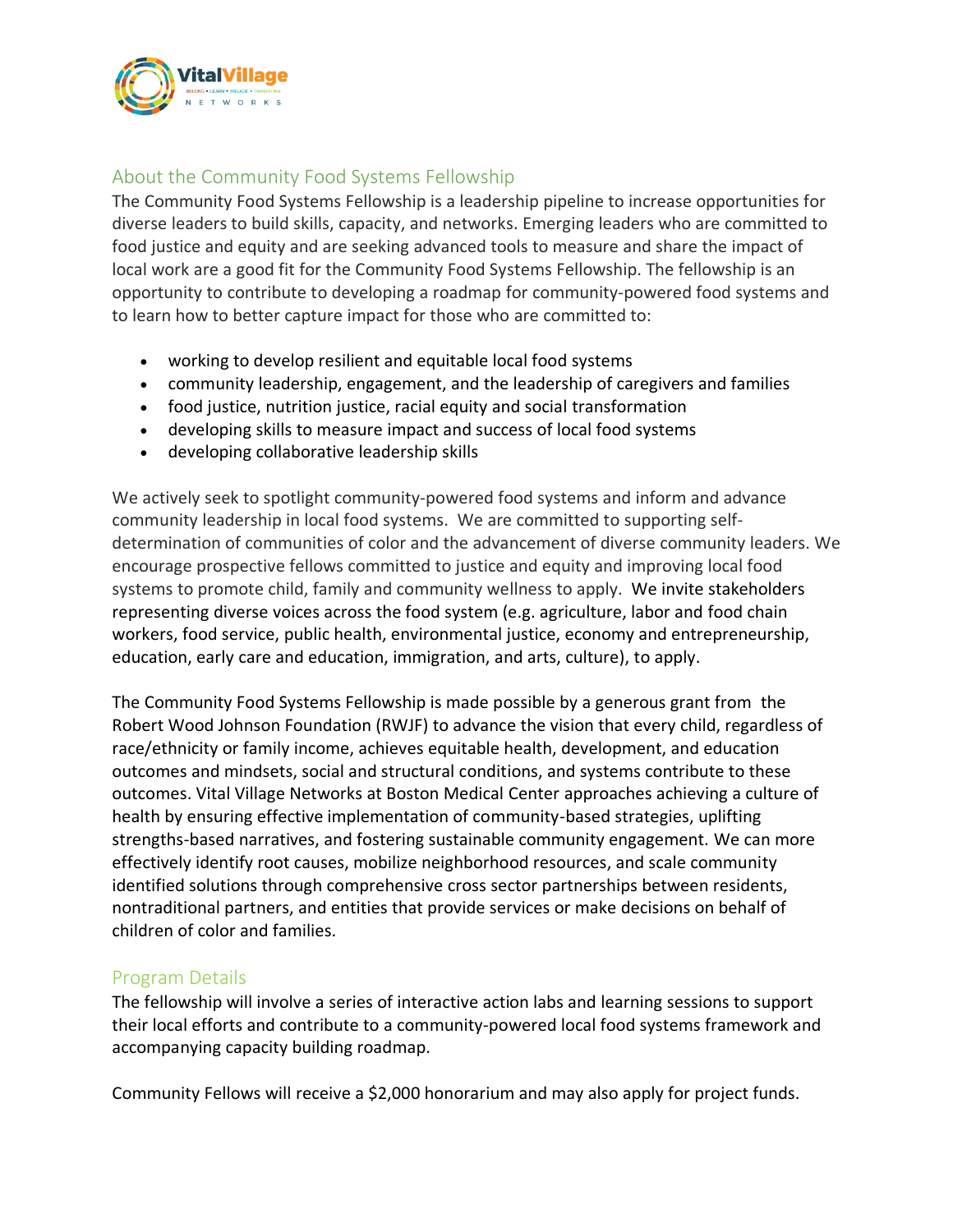

Participation in the Community Food Systems Fellowship includes the following:

- **Community Design Labs**: Participation in two Community Design Labs focused on participatory research skills (December 2021 and May 2022) These workshops will be held virtually over 3, 90-minute sessions. Tentative dates include:
	- $\circ$  December 1<sup>st</sup>, 8<sup>th</sup>, and 15<sup>th</sup>, 2021 from 1:30-3pm ET
	- $\circ$  May 12<sup>th</sup>, 19<sup>th</sup>, and 26<sup>th</sup>, 2022 from 1:30-3pm ET
- **Monthly Virtual Learning Sessions**: Learning sessions will take place once a month. Fellows will convene for learning sessions that including webinars and peer-led sessions that allow fellows to dive into a particular subject and learn from and with one another around key topic areas, such as:
	- o Data storytelling for social change
	- o Local food systems assessment tools
	- o Community-based approaches to evaluation
	- $\circ$  Participatory and inclusive data planning, collection, and analysis methods
	- o Community engagement
	- o Participatory Research approaches
	- o Research plan development
	- o Community co-design
	- $\circ$  Collaborative leadership and sustainable leadership pathways
	- o Mindsets, frameworks and narrative change strategies
- **Monthly individual check-in sessions:** with members of the Vital Village Networks team and/or a peer mentor
- **Virtual National Convening**: participation in a project stakeholder convening and cumulative project showcase during the 2022 National Community Leadership Summit, planned as a virtual meeting for October 2022. The convening will focus on key areas of community capacity building. Tentative dates include:
	- $\circ$  October 17-18, 2022 (virtual meeting)

## Community Fellowship Program Outcomes

Community Food System Fellows will:

- Gain knowledge, skills, and resources to engage a broad and diverse group of stakeholders within their communities in telling the story of their local food systems impact
- Strengthen their ability to use healing-centered, trauma-informed and resilience frameworks to advance local food systems work
- Build capacity to leverage data to tell the story of their local food systems work and impact, using both qualitative and quantitative methods
- Build and strengthen their relationship with local stakeholders and develop a communications plan to share learnings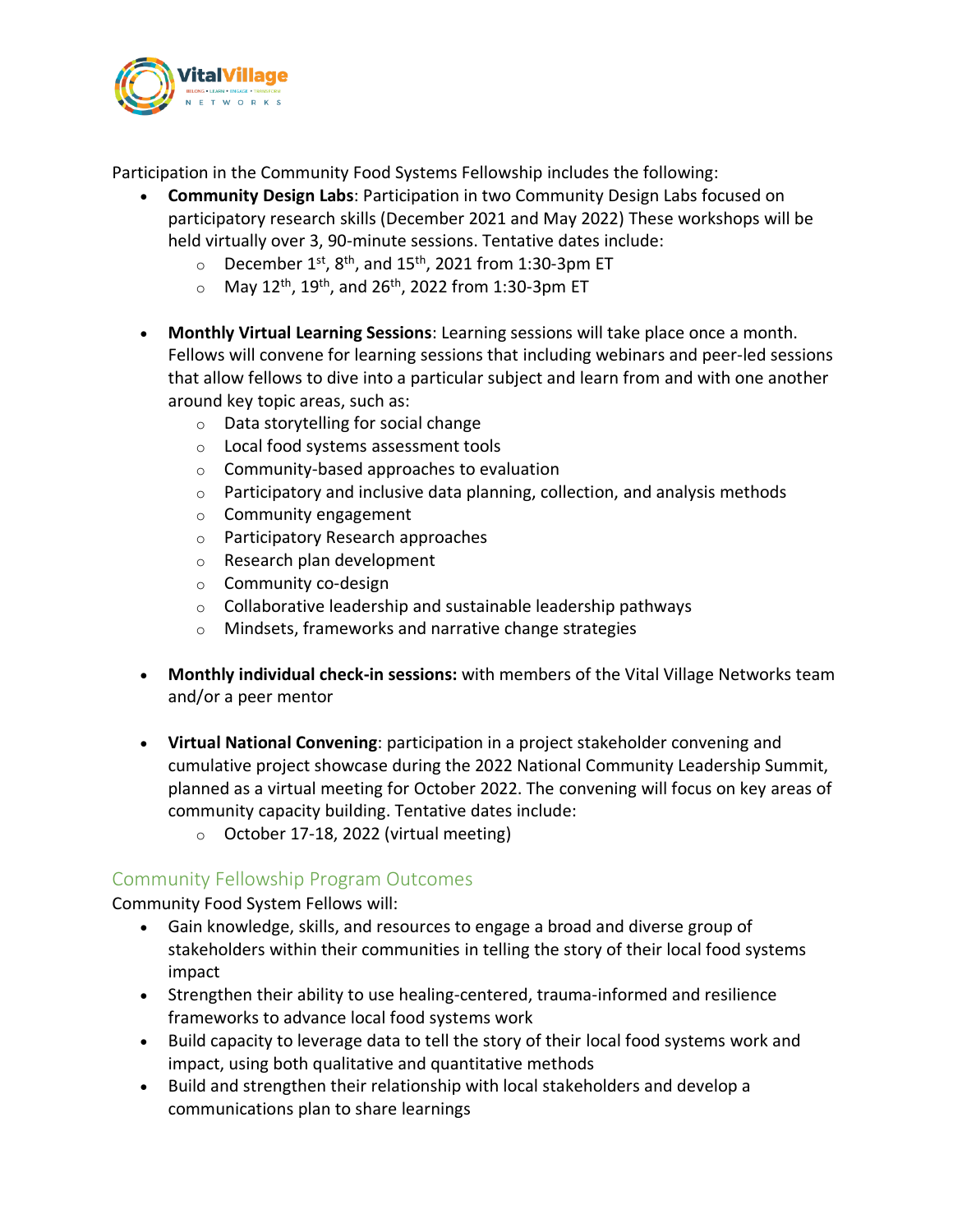

• Develop and implement a participatory research plan to improve understanding of their local food system

## Application Process and Award Information

Vital Village Networks will accept applications for Community Fellows from September 24, 2021 through October 29, 2021. An informational webinar will be held on Tuesday, October 5, 2021 from 12-1pm ET, to provide an overview of the fellowship program and interview process. Interested applicants have the opportunity to submit questions to [vitalvillage@bmc.org](mailto:vitalvillage@bmc.org) in advance of the webinar by Friday, October 1, 2021. The webinar will be recorded and link shared by Friday, October 8, 2021. Applications will be reviewed by a Selection Committee. Finalists will be invited to participate in virtual interview between November 1-12, 2021. Selected Community Fellows will be announced on Monday, November 22, 2021.

Key application and selection process dates include:

- **Deadline to Submit Questions for Webinar:** Friday, October 1, 2021
- **Optional Informational Webinar:** Tuesday, October 5, 2021, 12-1pm ET
- **Virtual Interviews with Finalists:** November 1-12, 2021
- **Selected Community Fellows Announced**: Monday, November 22, 2021

### Innovation Pilot Fund Budget

Selected fellows will be able to apply for an innovation grant to support their food systems research. During the fellowship, fellows will be asked to submit a proposed budget and budget narrative for up to \$2,000 for approval. Funds can be used towards the following categories, as established by funding requirements:

- **Participant incentives and engagement:** incentives for participants and honoraria for community champions that participate.
- **Local Travel:** local travel for data collection or to offset participant expenses.
- **Project costs to support innovation pilot:** such as research expenses, data collection or analysis costs, online survey technology, project space.

A budget template and sample budget will be shared during the fellowship program.

### Total Fellowship Awards

Up to **10 Communities Fellows will be selected** to ultimately receive the fellowship, pilot funding, and supports described above. Through this application, leaders can express interest in the Community Food Systems Fellowship.

#### Eligibility Criteria

All applications will be screened for eligibility prior to their review.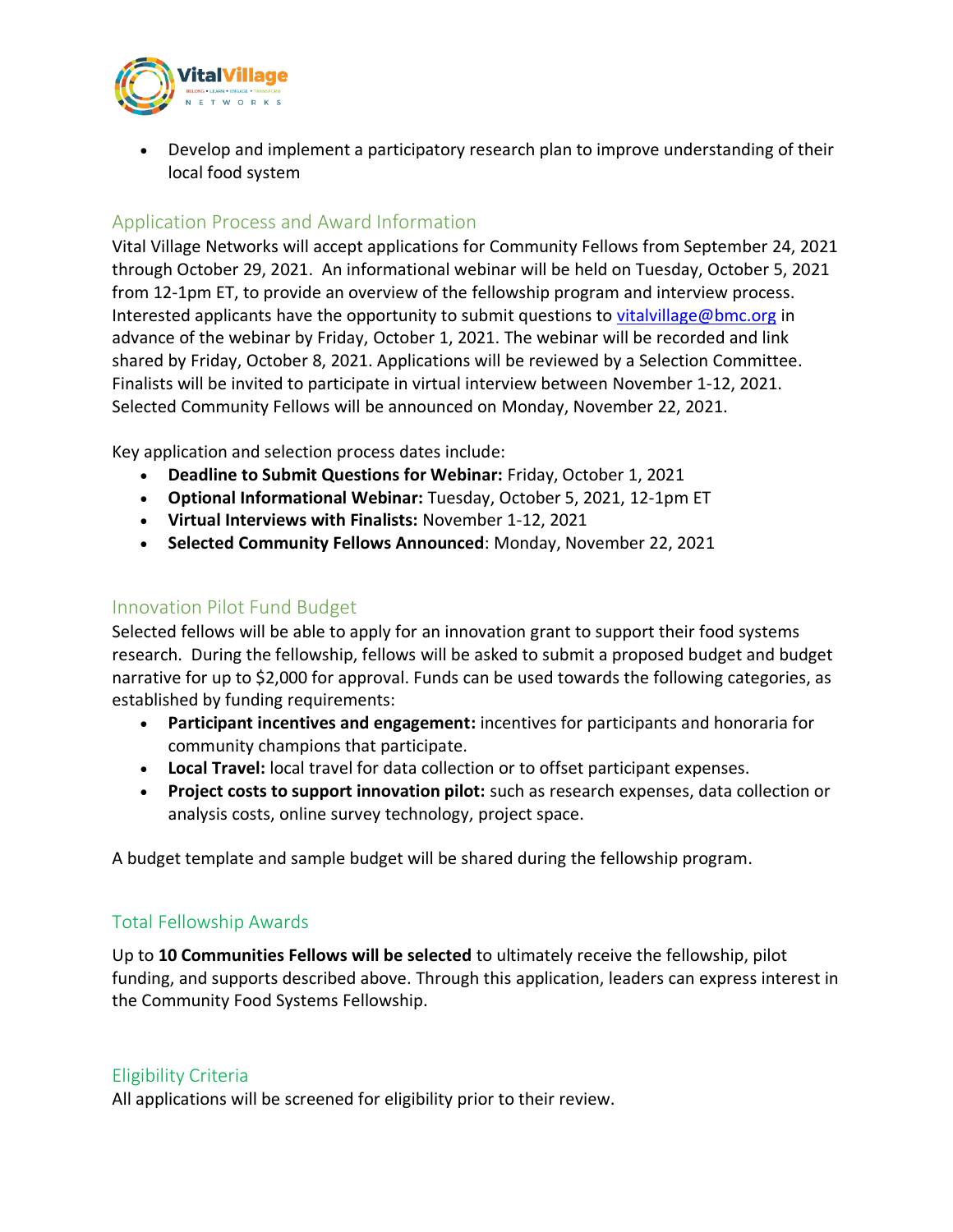

- The fellow must be based in the United States or one of the US territories
- The fellow must have an established partnership with a nonprofit organization, coalition, network, group, cooperative, business, or institution that has a strategic focus on local food systems.

### Selection Criteria

In reviewing Fellowship Applications, reviewers will consider the following selection criteria:

- Commitment to developing resilient and equitable local food systems
- Commitment to community leadership, engagement, and the leadership of caregivers and families
- Commitment to food justice, nutrition justice, racial equity and social transformation
- Commitment to addressing inequities, e.g. racial, ethnic, geographic and economic, in your community or state.
- Interest in developing skills to measure impact and success of local food systems
- Interest in developing collaborative leadership skills
- Ability to leverage the Fellowship Cohort experience to build community capacity
- History of effective collaboration and partnership with organizations, groups, or cooperatives within local food systems.

### Equity, Inclusion and Diversity Statement

Consistent with Vital Village Networks and RWJF's values, this project embraces equity, diversity, and inclusion across multiple dimensions, such as race, ethnicity, gender, geography, disability, gender, age, and socioeconomic status. We strongly encourage applicants to demonstrate an awareness and inclusion of the perspectives and experiences of children, families and communities most affected by inequities. We believe the more we include diverse perspectives and experiences in our work, the more successful we will be as we strive to build a Culture of Health, enabling all in our diverse society to lead healthier lives now, and for generations.

### How to Apply

Applicants interested in the Community Fellowship must complete an [online application](https://www.tfaforms.com/4934099) by 11:59 p.m. EST on October 29, 2021.

The application is available here: [https://www.tfaforms.com/4934099.](https://www.tfaforms.com/4934099) Vital Village Networks will invite finalists to participate in a virtual interview.

Direct questions to [vitalvillage@bmc.org.](mailto:vitalvillage@bmc.org) Questions received before October 1, 2021 will be addressed on a national webinar to be held on October 5, 2021 at 12pm ET. Please register for the webinar at this [Optional Informational Webinar link.](https://bostonmedicalcenter.zoom.us/webinar/register/WN_Mw5OyhfATpSg4ZGllT7r9g)